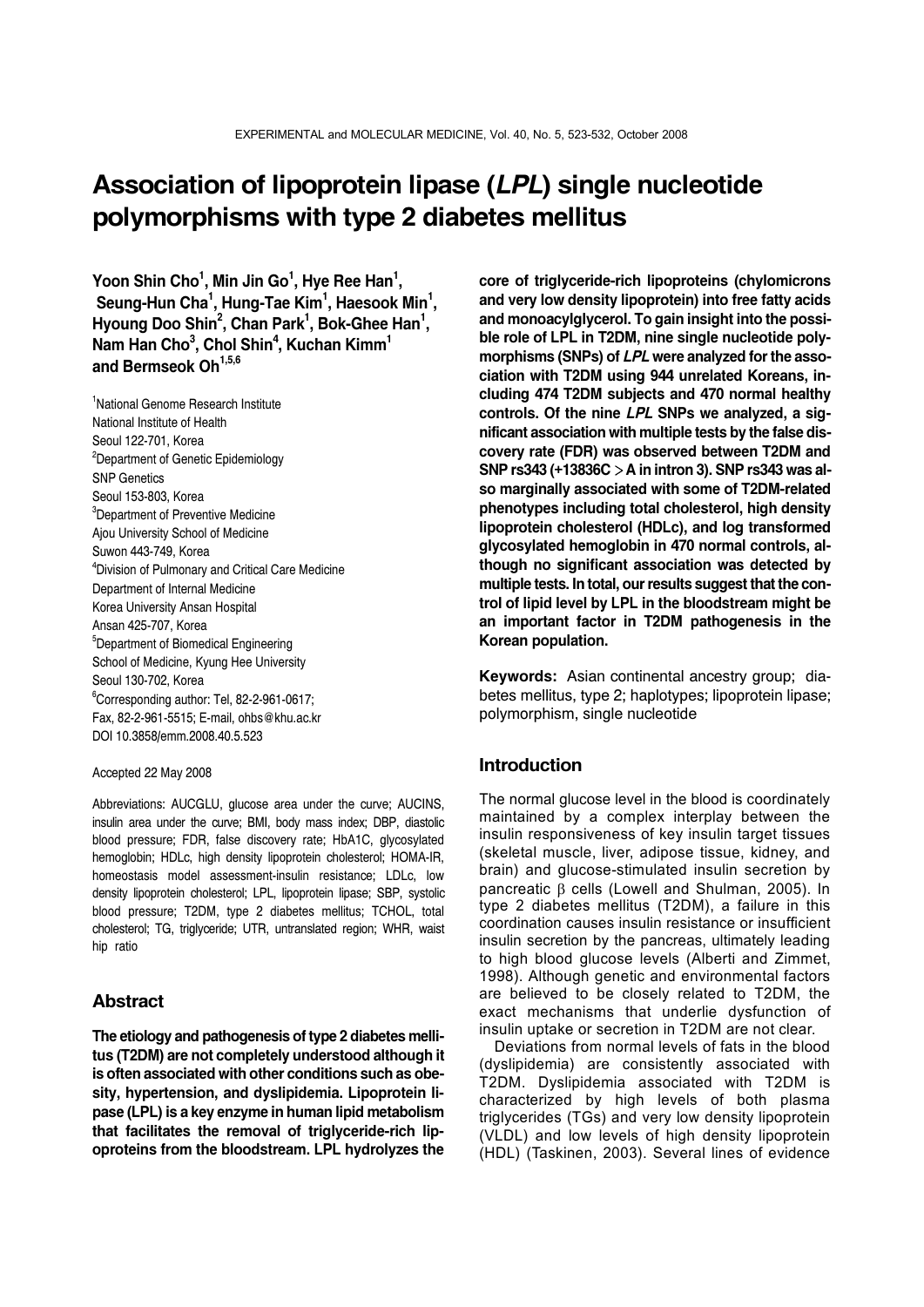indicate that high TGs play a role in insulin resistance and T2DM (Mingrone *et al*., 1999; Yang *et al*., 2003a). TGs are present in circulating chylomicrons and VLDL particles and hydrolyzed by lipoprotein lipase (LPL) into nonesterified fatty acids and 2-monoacylglycerol for tissue utilization and HDL formation (Mead *et al*., 2002; de Vries *et al*., 2003; Kalmar *et al*., 2005). Thus, LPL has a central role in both VLDL and HDL metabolism. Deficiency or dysfunction of LPL has been associated with various diseases including atherosclerosis, chylomicronemia, obesity, Alzheimer's disease, and the dyslipidemia related to diabetes and insulin resistance (Mead *et al*., 2002). In T2DM, LPL activity is commonly deficient and contributes to the increased level of serum TGs and the decreased level of HDL (Taskinen, 1987; Klannemark *et al*., 2000; Kalmar *et al*., 2005).

Several studies have shown an association between genetic variations in *LPL* and lipid metabolism in T2DM patients (Marcais *et al*., 2000; Ma *et al*., 2003; Socquard *et al*., 2006). For example, an association between higher plasma TGs and lower HDL cholesterol levels and the H+ allele of *LPL Hin*dIII polymorphism has been reported in Chinese patients with early-onset T2DM (Ma *et al*., 2003). Several studies have also shown associations between polymorphisms in *LPL* and T2DMrelated complications (Ukkola *et al*., 1995; Mattu *et al*., 2002; Solini *et al*., 2004; Ng *et al*., 2006; Javorsky *et al*., 2006). For instance, the LPL S447X polymorphism is associated with nephropathy in T2DM patients (Ng *et al*., 2006). However, to our knowledge, few studies have identified genetic variations in *LPL* that are directly associated with T2DM, although a recent study reported that a polymorphism in the promoter region (-G53C) of the LPL gene is protective against T2DM (Radha *et al*., 2007).

To identify *LPL* polymorphisms, we sequenced the *LPL* genomic region from 24 unrelated Koreans and detected 31 genetic variants. In an attempt to reveal the genetic variations in the *LPL* gene associated with T2DM, we analyzed nine selected single nucleotide polymorphisms (SNPs) in 944 unrelated Koreans (474 T2DM subjects and 470

| Phenotype group      | Phenotypes                   | Normal controls (470)   | T2DM cases (474)        | $P$ -value |
|----------------------|------------------------------|-------------------------|-------------------------|------------|
| General              | Age (years)                  | 64.0 $\pm$ 2.9 (470)    | 64.6 $\pm$ 2.8 (474)    | 0.001      |
|                      | Sex (male/female)            | 208/262 (470)           | 204/270 (474)           | 0.743      |
| Obesity              | BMI ( $\text{kg/m}^2$ )      | $23.3 \pm 3.1$ (470)    | $25.1 \pm 3.1 (474)$    | < 0.0001   |
|                      | <b>WHR</b>                   | $0.908 \pm 0.066$ (470) | $0.931 \pm 0.067$ (473) | < 0.0001   |
|                      | Body fat (%)                 | $26.3 \pm 7.5(321)$     | $29.9 \pm 7.1(343)$     | < 0.0001   |
| Hypertension         | Systolic BP (mmHg)           | 121.0 $\pm$ 17.3 (470)  | 129.2 $\pm$ 18.4 (474)  | < 0.0001   |
|                      | Diastolic BP (mmHg)          | 75.4 $\pm$ 9.9 (470)    | 77.7 $\pm$ 10.3 (474)   | 0.01       |
| Dyslipidemia         | Triacylglyceride (mg/dl)     | 149.2 $\pm$ 71 (470)    | $200.3 \pm 141.0$ (474) | < 0.0001   |
|                      | Total cholesterol (mg/dl)    | $180.5 \pm 31.7(470)$   | 195.0 $\pm$ 42.5 (474)  | < 0.0001   |
|                      | HDL cholesterol (mg/dl)      | 44.3 $\pm$ 9.9 (470)    | 42.7 $\pm$ 9.8 (474)    | 0.011      |
|                      | LDL cholesterol (mg/dl)      | 106.6 $\pm$ 27.7 (466)  | 115.7 $\pm$ 38.6 (443)  | < 0.0001   |
| Blood glucose        | Glucose 0 (mg/dl)            | 74.5 $\pm$ 3.5 (470)    | 118.1 $\pm$ 35.3 (325)  | < 0.0001   |
|                      | Glucose 60 (mg/dl)           | $124.2 \pm 36.0$ (470)  | 249.5 $\pm$ 52.9 (268)  | < 0.0001   |
|                      | Glucose 120 (mg/dl)          | 98.7 $\pm$ 22.3 (470)   | 247.7 $\pm$ 62.0 (268)  | < 0.0001   |
|                      | $AUCGLU$ (mg $\cdot$ hr/dl)  | 210.8 $\pm$ 40.2 (470)  | 430.2 $\pm$ 90.5 (268)  | < 0.0001   |
|                      | $HbA1c$ $%$                  | $5.5 \pm 0.2$ (470)     | 7.3 $\pm$ 1.5 (474)     | < 0.0001   |
| <b>Blood insulin</b> | Insulin $0 \, (\mu U/ml)$    | 6.7 $\pm$ 6.6 (470)     | $8.8 \pm 6.9$ (325)     | < 0.0001   |
|                      | Insulin 60 $(\mu U/ml)$      | $30.6 \pm 29.5$ (470)   | $26.2 \pm 28.2$ (267)   | 0.053      |
|                      | Insulin 120 $(\mu U/ml)$     | $22.6 \pm 23.1$ (470)   | 33.4 $\pm$ 40.7 (267)   | < 0.0001   |
|                      | AUCINS $(\mu U \cdot hr/ml)$ | $45.2 \pm 37.0$ (470)   | 47.4 $\pm$ 44.1 (267)   | 0.499      |
|                      | <b>HOMA-IR</b>               | $1.2 \pm 1.2$ (470)     | $2.6 \pm 2.0$ (325)     | < 0.0001   |

**Table 1.** Clinical profile of study subjects.

Values are mean ± standard deviation (SD). Values in parentheses are the number of subjects assessed for each clinical profile. *P* values: T2DM cases versus normal controls. (BMI, body mass index; WHR, waist hip ratio; BP, blood pressure; Glucose 0, fasting plasma glucose level; Glucose 60 and 120, plasma glucose level 60 and 120 min after glucose ingestion, respectively; Insulin 0, fasting plasma insulin level; Insulin 60 and insulin 120, plasma insulin level 60 and 120 min after glucose ingestion, respectively; AUCGLU, glucose area under the curve; AUCINS, insulin area under the curve; HbA1C, glycosylated hemoglobin; HOMA-IR, homeostasis model assessment-insulin resistance; HDL, high density lipoprotein; LDL, low density lipoprotein).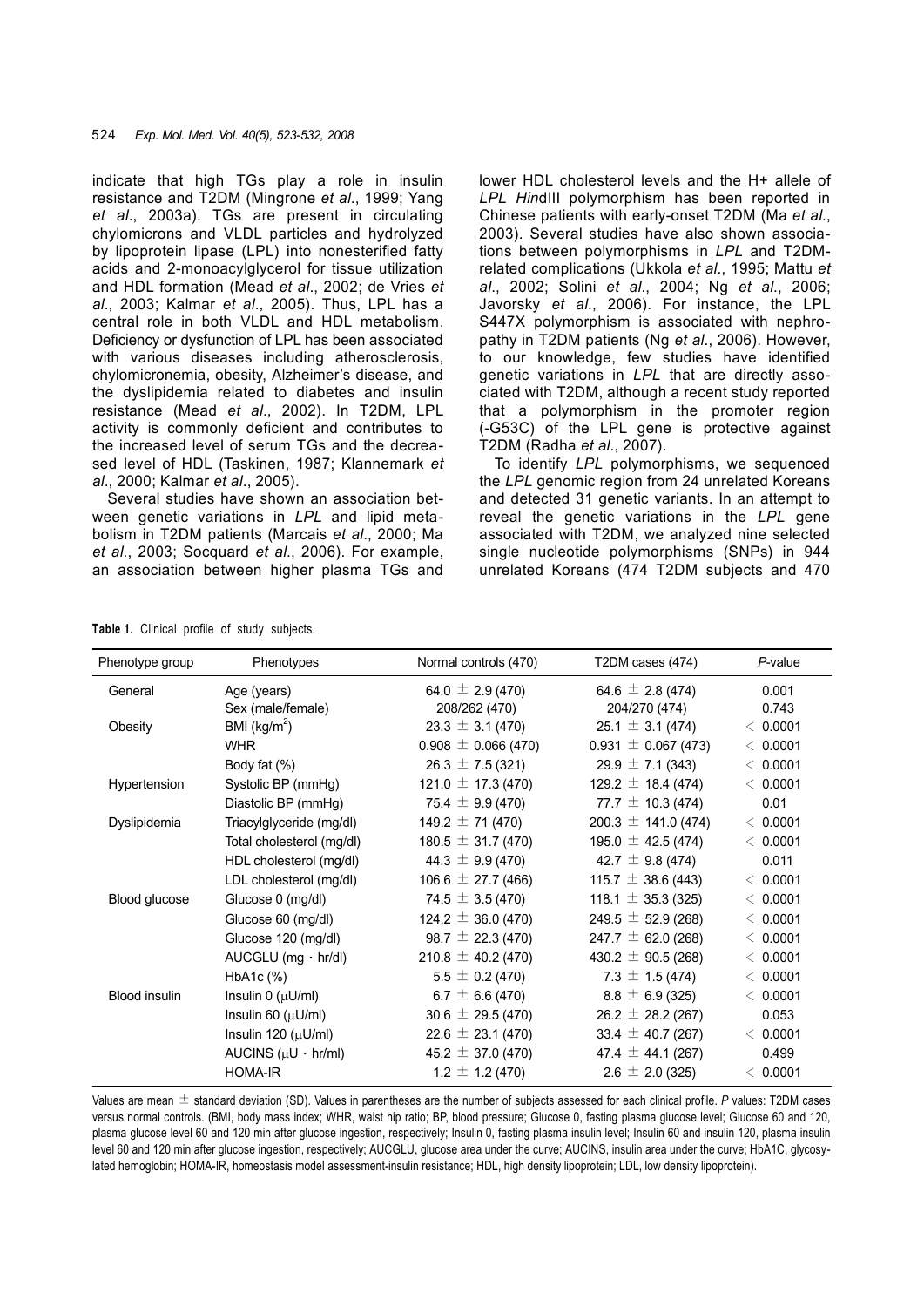normal controls). Using the SNP genotyping data from these nine SNPs, we also analyzed the association of *LPL* SNPs with T2DM-related phenotypes such as obesity, blood pressure, dyslipidemia, blood glucose, and blood insulin in normal healthy controls. Our data demonstrated a significant association between one SNP in *LPL* intron  $3$  (+13836C > A) and T2DM. In addition, this polymorphism was also marginally associated with total cholesterol (TCHOL), high density lipoprotein cholesterol (HDLc), and log transformed glycosylated hemoglobin (log-HbA1C), when the false discovery rate (FDR) estimation to account for the multiple comparisons was not considered in the analysis.

# **Materials and Methods**

#### **Sequencing analysis for** *LPL* **SNP identification**

Genetic variants of the LPL gene were identified by sequencing analysis of DNA from 24 unrelated Koreans. We sequenced the entire exons, 5' untranslated region (UTR), 3' UTR, up to several hundred base pairs of exon-intron boundary regions (including the splice junctions), and the promoter region (approximately 1.0 kb upstream from the transcriptional start site). The information for the gene and genomic DNA sequence of *LPL* was obtained from GenBank (http://www.ncbi/nlm.nih. gov/). Genomic regions targeted for sequencing were amplified by PCR from genomic DNA of 24 immortalized cell lines generated from unrelated Koreans. Primers for PCR were designed using the Primer3 program (http://www-genome.wi.mit.edu/ cgi-bin/primer/primer3\_www.cgi) (Rozen and Skaletsky, 2000) (Supplemental Table 1). PCRamplified fragments were sequenced on both strands using an ABI Prism 3730 sequencer (Applied Biosystems, Foster City, CA) according to the manufacturer's protocol. The PolyPhred program (http://www.droog.gs. wasington.edu/ PolyPhred.html) was used to assemble the sequences and identify SNPs (Nickerson *et al*., 1997).

## **Subjects**

Two community cohorts (Ansung and Ansan) in South Korea were initiated from 2001 as major projects for the Korean Health and Genome Study (KHGS). The Ansan cohort primarily represents an urban community, whereas the Ansung cohort represents a rural community. All participants in either cohort were 40–69 years old, had resided within the boarders of the survey area for at least 6

months, and were mentally and physically healthy to participate. Cohort examinations with participants' consent were accomplished biennially for the prospective studies. To date, 2,239 men and 2,779 women in Ansung, and 2,523 men and 2,497 women in Ansan have participated in the cohorts.

In this study, 474 unrelated individuals were recruited from 10,038 individuals in the Ansung-Ansan prospective community cohort as T2DM subjects according to World Health Organization criteria. A total of 470 unrelated individuals who had no history of diabetes, no first-degree relatives with diabetes, fasting plasma glucose level less than 126 mg/dl, plasma glucose level 120 min after glucose ingestion (glucose 120) less than 140 mg/dl, and HbA1C level less than 5.8% were recruited as normal control subjects from the cohort. To be eligible, normal control subjects also had to be free of medications for diabetes, hypertension, and dyslipidemia. Both T2DM and normal control subjects were  $\geq 60$  years of age. The clinical profiles of the study subjects are summarized in Table 1. The study was approved by the institutional review board of the Korean National Institute of Health. All subjects gave written informed consent.

#### **Genotyping**

Among 31 *LPL* SNPs identified from 24 unrelated Korean subjects, 11 SNPs (rs343, +13836C**>**A; rs249, +14055T**>**C; rs254, +14946C**>**G; rs316, +21485C**>**A; rs328, +22773C**>**G; rs4922115, +25879G**>**A; rs3208305, +26697A**>**T; rs3200218, +27120A**>**G; rs13702, +27541T**>**C; rs3866471, +27718C**>**A; rs9644636, +27945T**>**G) were selected for subsequent large scale genotyping. Selection was based on their tagging status. Minor allele frequencies of 31 *LPL* SNPs obtained from sequencing results of 24 unrelated Korean subjects were used to calculate the pair-wise  $r^2$  coefficient (Hao *et al*., 2007). SNPs were chosen as tagging SNPs if they were common SNPs (minor allele frequency  $\geq$  0.02) and were predicted by r<sup>2</sup> value  $\geq$  0.8. SNPs in exons or promoter regions were preferred in SNP selection (Supplemental Figure 1 and Supplemental Table 1) (Stram *et al*., 2003).

Genotyping of total 944 subjects was performed for 11 SNPs selected in *LPL* by an allelic discrimination assay using the TaqMan (Aplied Bio systems) reaction as described (Hurd *et al*., 2000). Duplicate genotyping for about 10% of samples was performed as a quality control. Only SNP genotyping results that satisfied the concordance rate in duplicates  $> 99\%$  and the genotype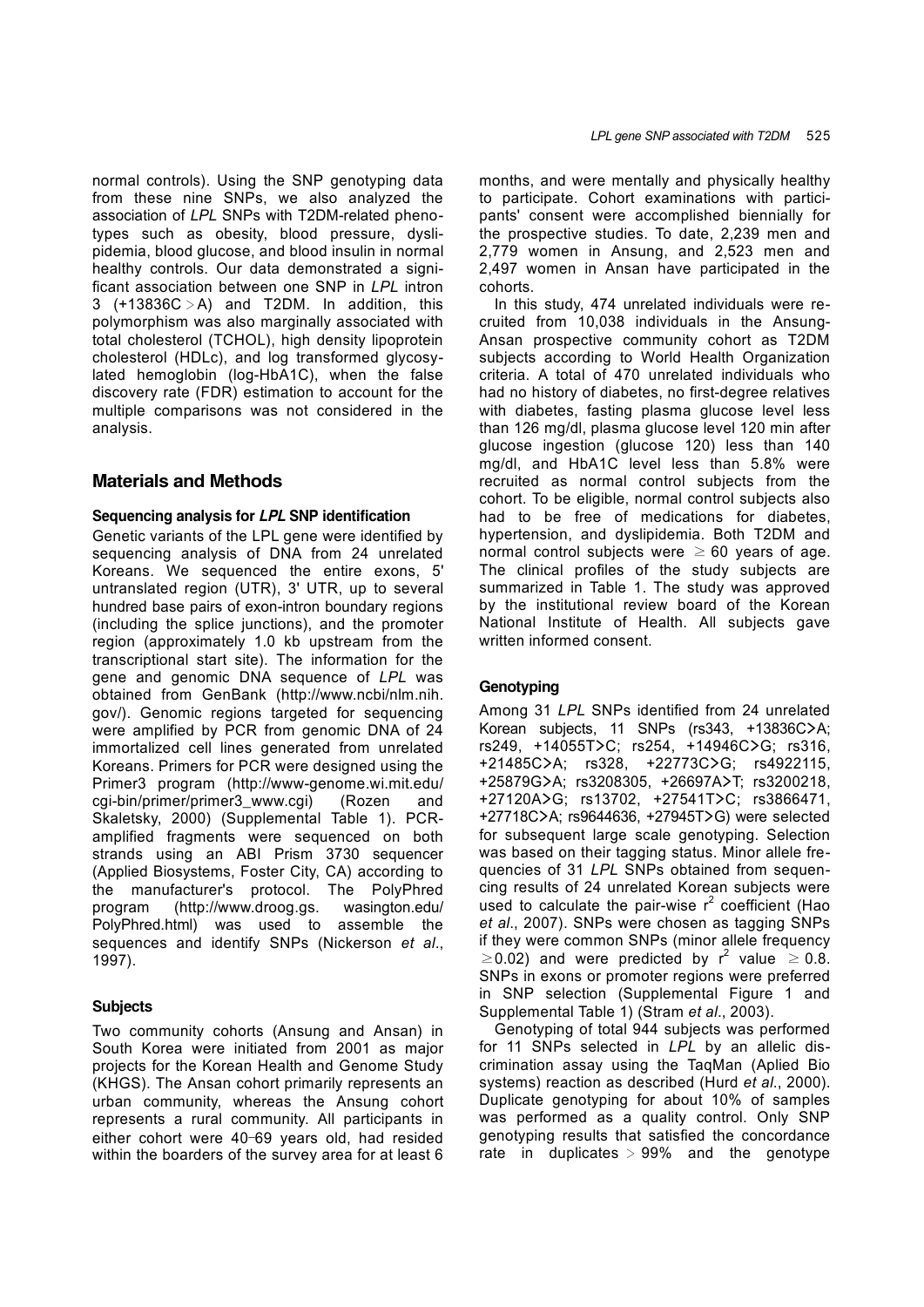success rate  $> 97\%$  were allowed for subsequent association analyses.

#### **Statistics**

Deviation from the expected Hardy-Weinberg frequency was examined with the chi-square  $(\chi^2)$  test. Minor allele frequencies and heterozygosities in terms of functional location were calculated from each SNP genotyping result of study subjects. A haplotype block was generated by a linkage disequilibrium (D') plot of *LPL* in study subjects using HaploView v3.2 (http://www.broad.mit.edu/ mpg/haploview/)(Barrett *et al*., 2005). Haplotypes were also inferred by HaploView analysis for given SNPs of the LPL gene. The associations of SNPs or haplotypes with T2DM between controls and T2DM patients were determined by logistic regression analysis while controlling for age, sex, and body mass index (BMI). The associations between

SNPs or haplotypes and T2DM-related subphenotypes were determined by linear regression analysis while controlling for age, sex, and BMI. Only 470 normal control subjects were used for linear regression analyses of T2DM-related subphenotypes in order to exclude possible influences of T2DM treatment on the phenotypic values in the T2DM patients. Among several phenotypes (Table 1), the levels of TG and all blood glucose and insulin related phenotypes were transformed with logarithm to normalize their skewed distribution. Several clinical parameters of T2DM related phenotypes were compared between T2DM cases and control subjects, showing a statistically significant difference between the two groups except with respect to parameters such as age, insulin level 60 min after glucose ingestion (Insulin 60), and insulin area under the curve (AUCINS) (Table 1). The SAS statistical software package (SAS Institute Inc., Cary, NC) was used to perform



**Figure 1.** Gene map and haplotypes in *LPL*. (A) Gene map and SNPs in the LPL gene on chromosome 8p22. Black boxes denote coding exons, and white boxes denote 5' and 3' UTRs. The locations of the SNPs within the gene are shown by arrows. (B) Haplotype block generated by a linkage disequilibrium (D') plot of the LPL gene in subjects from the Ansung-Ansan cohort in Korea. All numbers in squares represent the D' value expressed as a percentile. All squares without numbers represent D' = 1. Plots were generated using HaploView v3.2. (C) Haplotypes of the LPL gene. Haplotypes with frequency  $> 0.05$  are presented.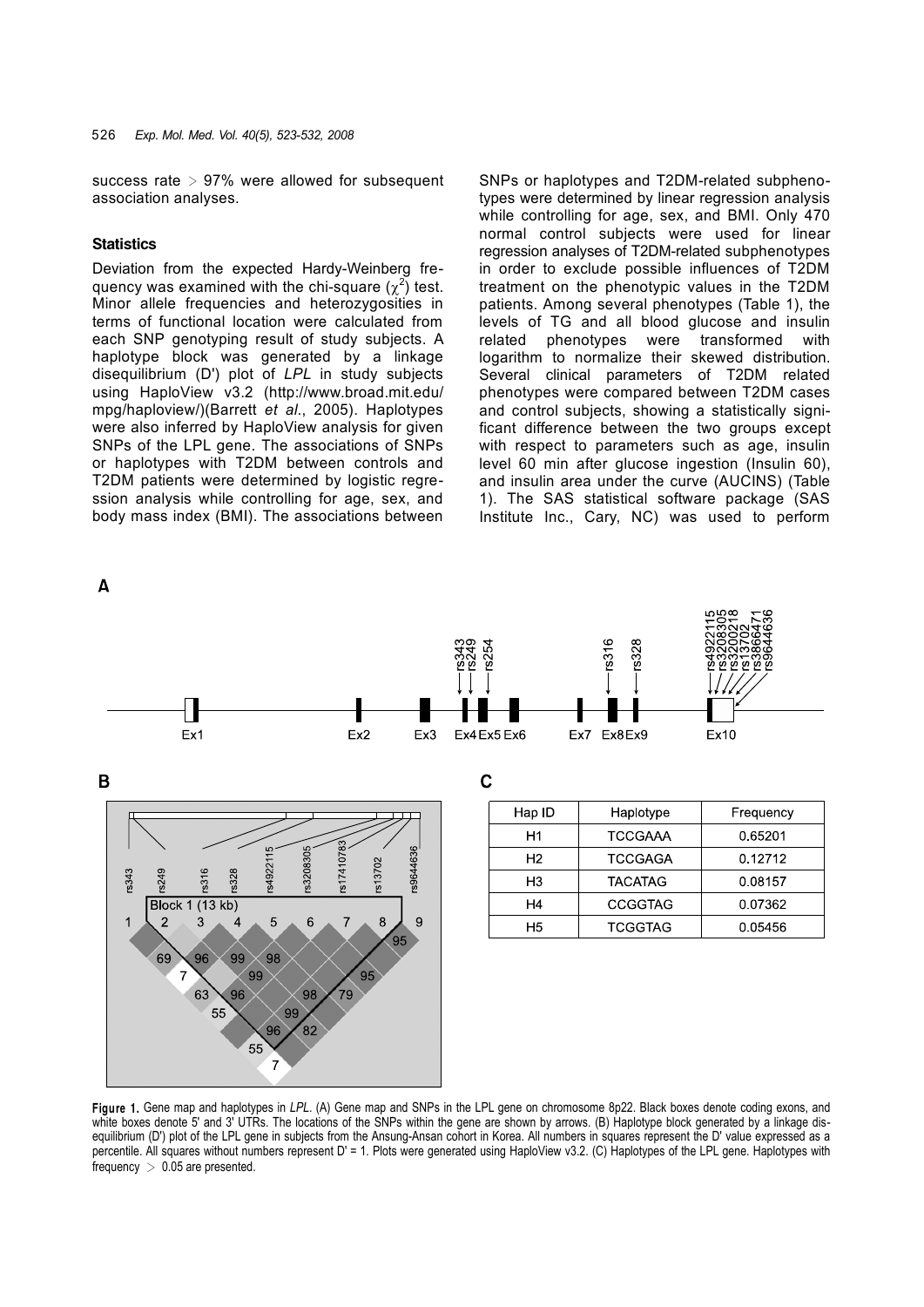## **Korean SNP database**

The information for most SNPs described in this study is available in the Korean SNP database (http://www.ksnp.ngri.re.kr/SNP/index.jsp) that was constructed at the Center for Genome Sciences (Korean National Institute of Health).

## **Results**

We identified a total of 31 genetic variants of the LPL gene from 24 unrelated Korean subjects by sequencing (Supplemental Figure 1 and http:// www.ngri.re.kr/SNP/index.jsp). Among them, 11 SNPs selected as tagging SNPs based on the

criterion of pair-wise correlation coefficient,  $r^2 \ge$ 0.8 were genotyped from a total of 474 patient and 470 control subjects to discover genetic polymorphisms implicated in T2DM. The average genotyping success rate was 99.3% and a minimum was 97.1% for SNP rs328. Duplicate genotyping for 10% of the samples as a quality control showed no mismatches among duplicates, indicating high genotyping reproducibility.

Eleven SNPs of the LPL gene analyzed in this study were localized in introns (rs343, rs249, and rs254), the coding region (rs316 and rs328), 3'UTR (rs4922115, rs3208305, rs3200218, rs13702, and rs3866471) and 3' downstream region (rs9644636) on chromosome 8p22 (Figure 1A). In the normal control subjects, the genotype distributions of nine SNPs were in Hardy-Weinberg equilibrium (*P* > 0.05) (Table 2) but two (rs254 and rs3866471) were not. Thus, in subsequent association studies we further analyzed the nine SNPs that were in Hardy-Weinberg equilibrium. The minor allele frequencies of these nine SNPs were 0.137, 0.074,

**Table 2.** Genotype distribution of *LPL* polymorphisms in type 2 diabetes mellitus (T2DM) cases (n = 474) and normal control (NC) subjects  $(n = 470)$  in the Korean population.

| Locus <sup>a</sup> | Location | rs#       | Group             |             | Genotype    |             | Frequency | Heterozygosity | HWE <sup>b</sup> |
|--------------------|----------|-----------|-------------------|-------------|-------------|-------------|-----------|----------------|------------------|
|                    |          |           |                   | <b>CC</b>   | <b>AC</b>   | AA          |           |                |                  |
| $+13836C$ >A       | Intron 3 | rs343     | T <sub>2</sub> DM | 373 (78.9%) | 94 (19.9%)  | 6(1.3%)     | 0.112     | 0.2391         | 0.4565           |
|                    |          |           | <b>NC</b>         | 327 (69.9%) | 131 (28.0%) | 10 (2.1%)   | 0.161     |                |                  |
|                    |          |           |                   | TT          | <b>CT</b>   | CC          |           |                |                  |
| $+14055T$ >C       | Intron 4 | rs249     | T <sub>2</sub> DM | 402 (85.0%) | 70 (14.8%)  | $1(0.2\%)$  | 0.076     | 0.1351         | 0.0711           |
|                    |          |           | <b>NC</b>         | 405 (86.7%) | 57 (12.2%)  | $5(1.1\%)$  | 0.072     |                |                  |
|                    |          |           |                   | <b>CC</b>   | AC          | AA          |           |                |                  |
| $+21485C$ $>$ A    | Exon 8   | rs316     | T <sub>2</sub> DM | 403 (85.0%) | 68 (14.3%)  | $3(0.6\%)$  | 0.078     | 0.1529         | 0.7321           |
|                    | (T388T)  |           | <b>NC</b>         | 389 (83.1%) | 76 (16.2%)  | $3(0.6\%)$  | 0.088     |                |                  |
|                    |          |           |                   | CC          | CG          | GG          |           |                |                  |
| $+22773C$ C        | Exon 9   | rs328     | T <sub>2</sub> DM | 347 (74.9%) | 108 (23.3%) | 8(1.7%)     | 0.134     | 0.2279         | 0.6204           |
|                    | (S474S)  |           | <b>NC</b>         | 344 (75.8%) | 101 (22.2%) | $9(2.0\%)$  | 0.131     |                |                  |
|                    |          |           |                   | GG          | AG          | AA          |           |                |                  |
| +25879G>A          | 3' UTR   | rs4922115 | T <sub>2</sub> DM | 396 (84.3%) | 71 (15.1%)  | $3(0.6\%)$  | 0.082     | 0.1622         | 0.5644           |
|                    |          |           | <b>NC</b>         | 383 (82.0%) | 81 (17.3%)  | $3(0.6\%)$  | 0.093     |                |                  |
|                    |          |           |                   | AA          | AT          | <b>TT</b>   |           |                |                  |
| +26697A>T          | 3' UTR   | rs3208305 | T <sub>2</sub> DM | 288 (61.1%) | 166 (35.2%) | 17 (3.6%)   | 0.212     | 0.3419         | 0.5888           |
|                    |          |           | <b>NC</b>         | 289 (61.8%) | 155 (33.1%) | 24 (5.1%)   | 0.217     |                |                  |
|                    |          |           |                   | AA          | AG          | GG          |           |                |                  |
| $+27120A$          | 3' UTR   | rs3200218 | T <sub>2</sub> DM | 345 (73.4%) | 121 (25.7%) | $4(0.9\%)$  | 0.137     | 0.2396         | 0.2384           |
|                    |          |           | <b>NC</b>         | 361 (77.0%) | 104 (22.2%) | $4(0.9\%)$  | 0.119     |                |                  |
|                    |          |           |                   | TT          | <b>TC</b>   | CC          |           |                |                  |
| $+27541T$          | 3' UTR   | rs13702   | T <sub>2</sub> DM | 289 (61.1%) | 167 (35.3%) | 17 (3.6%)   | 0.212     | 0.3426         | 0.5978           |
|                    |          |           | <b>NC</b>         | 288 (61.7%) | 155 (33.2%) | 24 (5.1%)   | 0.217     |                |                  |
|                    |          |           |                   | ТT          | GT          | GG          |           |                |                  |
| $+27945T$          | 3'down-  | rs9644636 | T <sub>2</sub> DM | 339 (72.0%) | 121 (25.7%) | 11(2.3%)    | 0.152     | 0.2708         | 0.6925           |
|                    | stream   |           | <b>NC</b>         | 322 (69.0%) | 133 (28.5%) | $12(2.6\%)$ | 0.168     |                |                  |

<sup>a</sup>The number and + sign in the locus indicate the nucleotide number downstream from translational start site; <sup>b</sup>P values of deviation from HWE among all subjects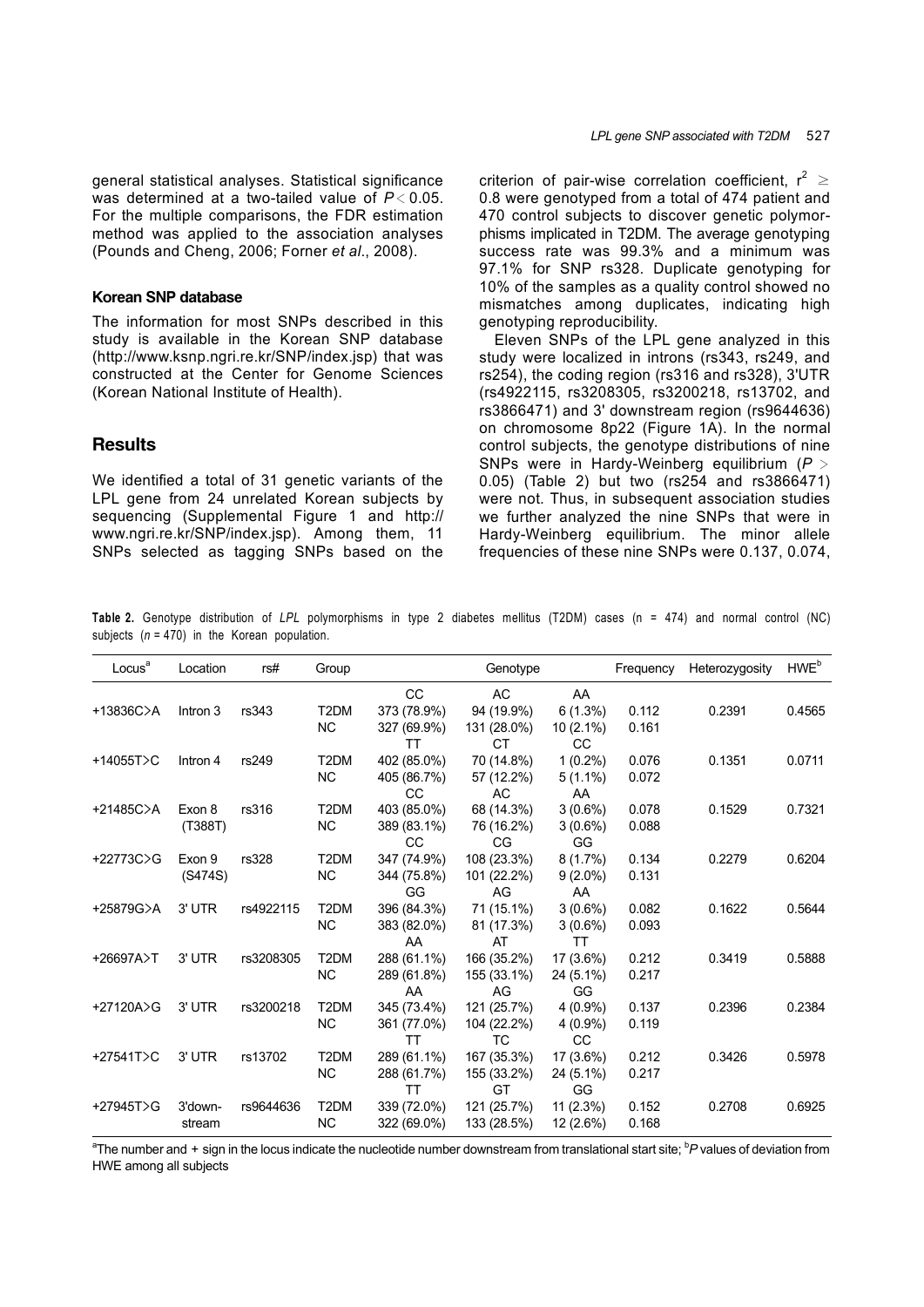0.083, 0.132, 0.088, 0.215, 0.128, 0.215, and 0.16 at positions +13836C**>**A (rs343), +14055T**>**C (rs249), +21485C**>**A (rs316), +22773C**>**G (rs328), +25879G**>**A (rs4922115), +26697A**>**T (rs3208305), +27120A**>**G (rs3200218), +27541T**>**C (rs13702), and +27945T**>**G (rs9644636), respectively. The observed heterozygosity of each polymorphic locus in the population is indicated in Table 2.

One haplotype block comprising seven SNPs (rs249, rs316, rs328, rs4922115, rs3208305, rs3200218, and rs13702) could be constructed due to very strong linkage disequilibrium (LD) among nine SNPs in the LPL gene (Figure 1B). We used HaploView v3.2 to generate the haplotype block (Barrett *et al*., 2005). Among all possible haplotypes from seven SNPs, five common haplotypes with frequencies greater than 5% were used for further analyses (Figure 1C).

To identify genetic variants of the *LPL* gene that are associated with T2DM, we performed logistic regression analysis for nine SNPs and five haplotypes. Logistic analyses controlling for age, sex, and BMI indicated a significant association (protective effect) of one SNP (rs343, +13826C**>**A) with T2DM (*P* = 0.002, OR = 0.64, co-dominant model; *P* =  $0.003$ , OR = 0.62, dominant model). The association of SNP rs314 was still retained even after the multiple comparisons with FDR estimation (*P* = 0.038 in the codominant model). The other eight SNPs and all five haplotypes were not associated with T2DM (Table 3). It is noteworthy that rs343 was not in a haplotype block generated in this study due to weak LD with other SNPs (Figure 1B). The frequency of the +13836A genotype was higher in normal control subjects (30.1%) than in T2DM subjects (21.2%) (Table 2).

To gain insight into the genetic relevance of *LPL*  polymorphisms to T2DM risk factors (such phenotypes related to obesity, hypertension, dyslipidemia, blood glucose, and blood insulin), linear regression analyses between *LPL* polymorphisms (including nine SNPs and five haplotypes) and risk factors

**Table 3.** Logistic analysis of *LPL* SNPs and haplotypes in T2DM and normal control subjects while controlling for age, sex, and BMI as covariates.

| SNP ID or<br>haplotype ID | Co-dominant         |              | Dominant            |       | Recessive           |                |
|---------------------------|---------------------|--------------|---------------------|-------|---------------------|----------------|
|                           | OR (95% CI)         | $\mathsf{P}$ | OR (95% CI)         | P     | OR (95% CI)         | $\overline{P}$ |
| rs343                     | $0.64(0.48-0.85)$   | 0.002        | $0.62(0.46-0.85)$   | 0.003 | $0.46(0.15-1.35)$   | 0.156          |
| rs249                     | $1.04(0.73-1.50)$   | 0.824        | $1.12(0.76-1.64)$   | 0.577 | $0.22(0.02 - 2.08)$ | 0.187          |
| rs316                     | $0.82(0.58-1.16)$   | 0.260        | $0.81(0.56 - 1.17)$ | 0.264 | $0.73(0.13-3.96)$   | 0.713          |
| rs328                     | $1.08(0.82 - 1.44)$ | 0.583        | $1.10(0.80-1.52)$   | 0.541 | $1.01(0.37 - 2.73)$ | 0.990          |
| rs4922115                 | $0.82(0.58-1.16)$   | 0.259        | $0.81(0.56 - 1.17)$ | 0.264 | $0.73(0.13-3.97)$   | 0.711          |
| rs3208305                 | $0.99(0.79-1.26)$   | 0.949        | $1.07(0.81 - 1.41)$ | 0.633 | $0.63(0.32 - 1.25)$ | 0.187          |
| rs3200218                 | $1.24(0.92 - 1.67)$ | 0.152        | $1.27(0.93 - 1.74)$ | 0.140 | 1.13 (0.27-4.78)    | 0.866          |
| rs13702                   | $0.99(0.78-1.25)$   | 0.937        | $1.07(0.81 - 1.41)$ | 0.638 | $0.63(0.32 - 1.24)$ | 0.177          |
| rs9644636                 | $0.91(0.70-1.19)$   | 0.492        | $0.89(0.66 - 1.19)$ | 0.420 | 1.03 (0.44-2.45)    | 0.939          |
| H1                        | $0.94(0.77-1.15)$   | 0.530        | $0.80(0.52 - 1.23)$ | 0.305 | $0.98(0.74-1.28)$   | 0.854          |
| H <sub>2</sub>            | $1.24(0.92 - 1.67)$ | 0.152        | $1.27(0.93 - 1.74)$ | 0.139 | $1.13(0.27 - 4.75)$ | 0.872          |
| H3                        | $0.82(0.58-1.17)$   | 0.268        | $0.81(0.56-1.18)$   | 0.272 | $0.73(0.13-3.98)$   | 0.717          |
| H4                        | $1.04(0.73-1.49)$   | 0.821        | $1.14(0.77-1.68)$   | 0.515 | $0.19(0.02 - 1.67)$ | 0.133          |
| H <sub>5</sub>            | 1.21 (0.80-1.83)    | 0.368        | $1.17(0.76-1.81)$   | 0.481 | 3.81 (0.36-40.12)   | 0.265          |

**Table 4.** Regression analyses of rs343 with total cholesterol (TCHOL), high density lipoprotein cholesterol (HDLc), and natural log transformed glycosylated hemoglobin (ln-HbA1C) while controlling for age, sex, and BMI as covariates in 470 normal controls.

| Phenotype    | C/C                                                                                    | $C/R^a$                 | R/R                    | $P$ -value  |          |           |
|--------------|----------------------------------------------------------------------------------------|-------------------------|------------------------|-------------|----------|-----------|
|              |                                                                                        |                         |                        | Co-dominant | Dominant | Recessive |
| <b>TCHOL</b> | 327 (180.44 $\pm$ 31.57) <sup>b</sup> 131 (178.96 $\pm$ 31.90) 10 (202.30 $\pm$ 32.77) |                         |                        | 0.606       | 0.939    | 0.038     |
| <b>HDLc</b>  | 327 (44.14 $\pm$ 9.85)                                                                 | 131 (44.40 $\pm$ 10.04) | 10 (50.10 $\pm$ 10.62) | 0.179       | 0.403    | 0.036     |
| log-HbA1C    | 327 (0.74 $\pm$ 0.02)                                                                  | 131 (0.74 $\pm$ 0.02)   | 10 (0.72 $\pm$ 0.03)   | 0.090       | 0.254    | 0.018     |

 $^a$ C and R indicate common allele and rare allele, respectively;  $^b$ Numbers in parentheses indicate mean  $\pm$  standard deviation. Unit for both TCHOL and HDLc is mg/dl, and unit for log-HbA1C is %.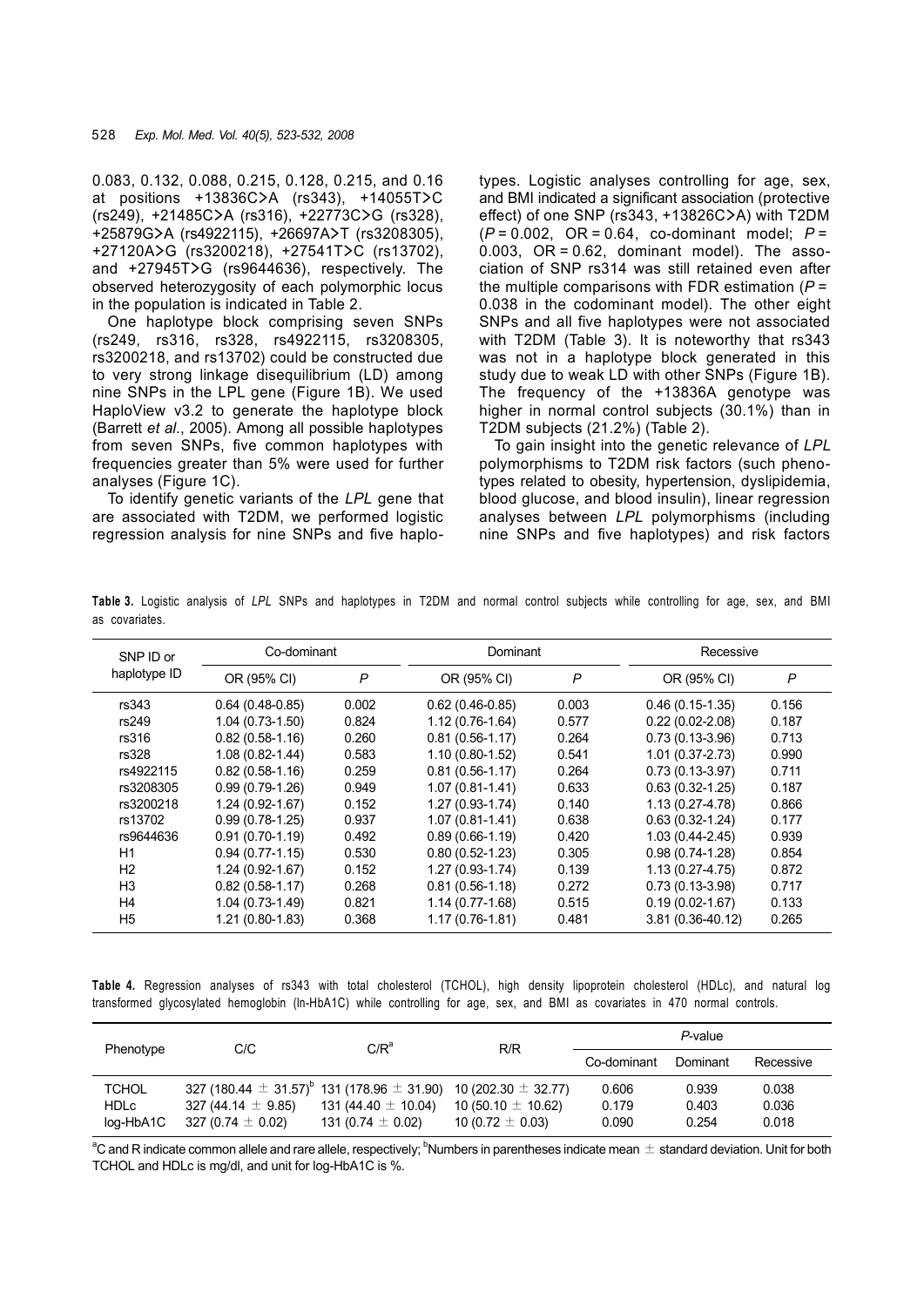were performed in normal control subjects (Supplemental Tables 2 and 3). For these linear regression analyses, we only used 470 normal control subjects since treatment for T2DM may affect on the phenotypic values. Without considering multiple tests, significant associations were detected between rs343 (+13826C**>**A) and T2DM-related subphenotypes such as total cholesterol (TCHOL; *P* = 0.038, recessive model), high density lipoprotein cholesterol (HDLc; *P* = 0.036, recessive model), and log-transformed glycosylated hemoglobin (log-HbA1C; *P* = 0.018, recessive model) (Table 4). The relevance of HDLc and HbA1C to rs343 agrees with T2DM association of this polymorphism, whereas TCHOL is not consistent (see Discussion).

Three *LPL* SNPs, rs3208305, rs13702, and rs9644636, were not associated with any T2DMrelated risk factors, whereas other *LPL* SNPs primarily had significant associations with blood glucose-related phenotypes (rs316 with log-glucose 0, and log-HbA1C; rs328 with log-glucose 60, and log-AUCGLU; rs4922115 with log-glucose 0, and log-HbA1C). In addition, rs316 was associated with BODY\_FAT (obesity-related phenotype), and rs3200218 was associated with WHR (obesityrelated phenotype) and TCHOL and LDLc (dyslipidemia-related phenotype) (Supplemental Table 2). Five haplotypes also showed significant associations with at least one T2DM-related risk factor (Supplemental Table 3).

When *LPL* SNPs were examined with the FDR estimation for the association with T2DM-related phenotypes, most *P* values corrected for the multiple comparisons were not in the statistically significant levels. However, it is noteworthy that our results still suggest the possible involvement of *LPL* SNPs in the pathogenesis of T2DM via T2DM-related phenotypes.

## **Discussion**

*LPL* is one of the candidate genes of dyslipidemia (Hoffer *et al*., 1998; Julien *et al*., 1998; Pillarisetti and Saxena, 2003; Pruneta-Deloche *et al*., 2005) and hypertension (Williams *et al*., 1994; Yang *et al*., 2003b; Li *et al*., 2004; Chen *et al*., 2005) because its gene product is a major regulator of triglyceride clearance in the blood. LPL catalyzes the hydrolysis of triglycerides of circulating chylomicrons and VLDL, excesses of which are the potent causes of both disorders. T2DM is a common metabolic disorder for which the etiology is not yet clearly understood. About one-third of T2DM patients have hypertension and/or dyslipidemia,

indicating the relationship between these disorders and T2DM (Tkac, 2005). High triglyceride levels in the blood (hypertriglyceridemia) are also seen in 20∼60% of T2DM patients, and these levels are two to three times higher than in non-diabetic subjects (Taskinen, 1992; Klannemark *et al*., 2000). Furthermore, insulin resistance is associated with increased cholesterol synthesis and decreased cholesterol absorption in normoglycemic men (McPherson and Jones, 2003). Thus, we hypothesized that there may be a genetic link between the LPL gene and T2DM. Interestingly, *LPL* has been predicted to be one of nine potent T2DM genes by the application of seven independent computational disease gene prioritization methods to the analysis of 9,556 positional candidate genes for T2DM and the related trait, obesity (Tiffin *et al*., 2006).

As one way to address our hypothesis, we studied possible associations between T2DM and *LPL*  polymorphisms. Our findings in this study demonstrate that individuals who have the A allele at *LPL* +13836 (rs343 on chromosome 8p22) appear to be protected against T2DM (Tables 2 and 3). Allele and genotype frequencies of *LPL* +13836C**>**A in the Korean population observed in this study were compared with those in other populations obtained from HapMap data (Table 5). Similar patterns of both frequencies were detected between Korean and Japanese populations rather than other populations, suggesting that *LPL* +13836C**>**A might be a useful marker for a T2DM association study in the Japanese population as well. The SNP rs343 (+13836C**>**A) is located in intron 3 on chromosome 8p22. Thus, it is likely that T2DM-associated *LPL*  +13836C**>**A serves as a disease marker rather than a disease-causing SNP, although the possibility that this SNP may be a regulatory variant in modulating splicing (Baralle and Baralle, 2005) or

**Table 5.** Allele frequencies and genotype frequencies of *LPL* +13836C>A (rs343) among different population groups.

|            | Genotype frequency | Allele frequency |       |       |       |
|------------|--------------------|------------------|-------|-------|-------|
| Population | CС                 | AC.              | AA    | С     | А     |
| European   | 0.814              | 0.186            |       | 0.907 | 0.093 |
| African    | 0.967              | 0.033            |       | 0.983 | 0.017 |
| Chinese    | 0.689              | 0.244            | 0.067 | 0.811 | 0.189 |
| Japanese   | 0.756              | 0.200            | 0.044 | 0.856 | 0.144 |
| Korean     | 0.744              | 0.239            | 0.017 | 0.863 | 0.137 |

Allele frequencies and genotype frequencies of all populations except Korean were obtained from HapMap data (http://www.ncbi. nlm.nih.gov/SNP/snp\_ref.cgi?rs=343).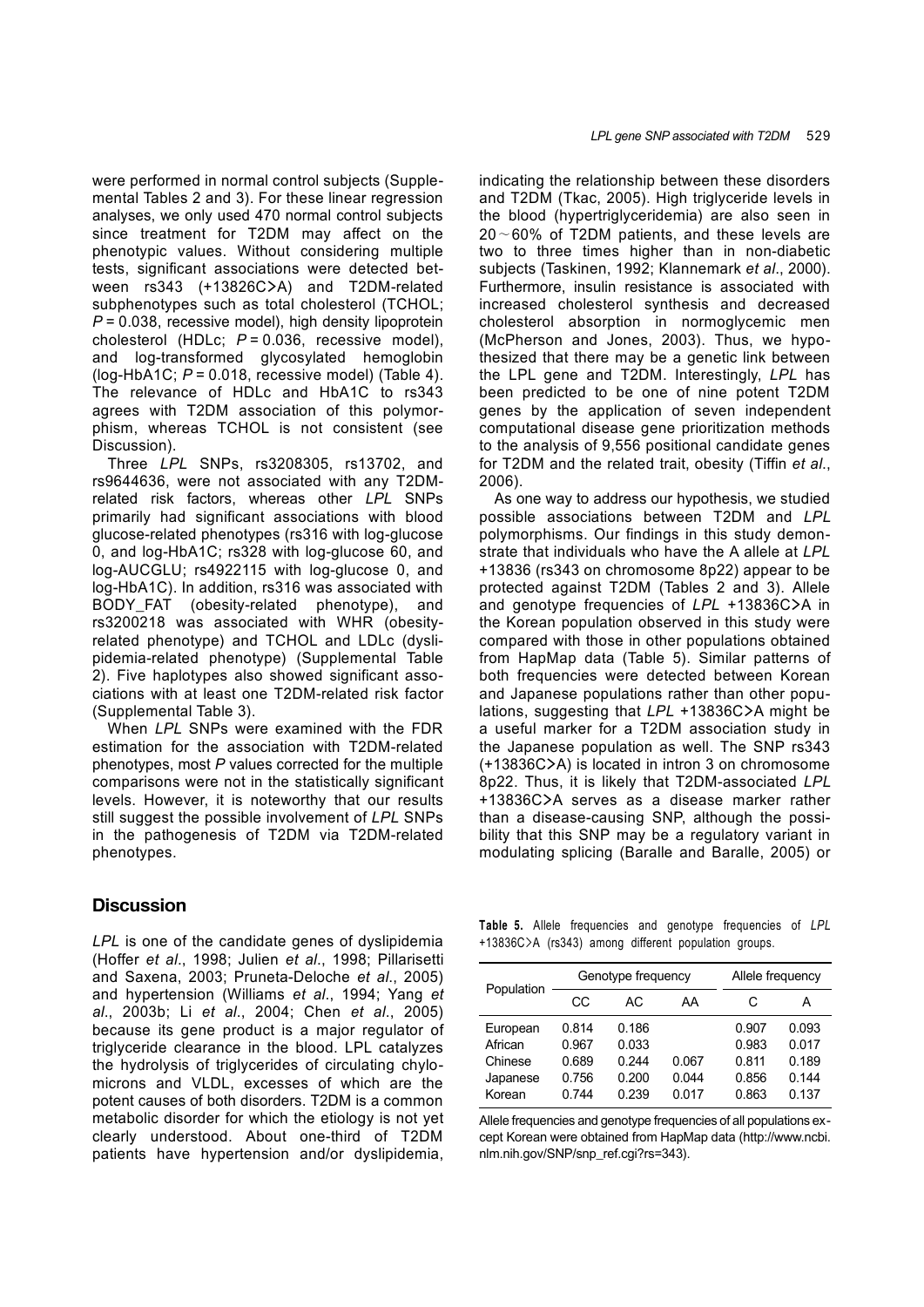transcription factor binding (Liao *et al*., 2004) cannot be excluded.

Power analysis was performed using the Quanto program (Gauderman, 2002) to compute sample size or power for the case-control association study of the LPL gene. Assuming  $\alpha$  = 0.05, we had 89% power for *LPL* rs343 which had a minor allele frequency of 0.137 to detect an odds ratio of 0.64 in the protective component of the study in the co-dominant model. We also had 83% and 27% power to detect odds ratio of 0.62 and 0.46 in dominant and recessive models, respectively. The sample sizes of T2DM case for 80% power were 388, 405, and 1954 for the case-control association study of *LPL* rs343 in the co-dominant model, dominant model, and recessive model, respectively, indicating that the sample size was adequate for our study using both co-dominant and dominant models, but not sufficient using recessive model.

Not only genetic factors (such as family history) but also environmental factors (such as obesity, hypertension, dyslipidemia, blood glucose, and blood insulin) are considered to be crucial risk factors for T2DM. Therefore, understanding the genetic relationship between *LPL* and those T2DM-related risk factors might help unravel the etiology of T2DM. We analyzed nine *LPL* SNPs as well as five haplotypes from 470 normal control subjects to detect their association with several T2DM-related risk factors including phenotypes related to obesity, hypertension, dyslipidemia, blood glucose, and blood insulin. Without considering multiple tests, overall results of linear regression analyses controlling for age, sex, and BMI as covariates are summarized in Supplemental Tables 2 and 3.

Without considering multiple tests, the SNP rs343 was also marginally associated with dyslipidemiarelated phenotypes (TCHOL and HDLc) as well as the blood gluose-related phenotype (log-HbA1C) (Table 4). Because glucose binds to hemoglobin to produce HbA1C, the level of HbA1C in circulating blood can be used as an indicator of the blood glucose level. Increased levels of blood glucose due to insulin resistance of tissues or the defect of pancreatic β-cell in insulin secretion are responsible for the high levels of HbA1C in the blood. Regression analyses of log-HbA1C with rs343 (+13836C**>**A) indicated that individuals who have a homozygous A allele have a lower level of HbA1C compared to individuals harboring the C allele (*P* = 0.018, recessive model; Table 4). This result is consistent with the protective effect of the A allele for T2DM (Table 3). The homozygous A allele also contributes to the high level of HDLc (*P* = 0.036, recessive model; Table 4). Considering the central role of LPL in HDL formation (Mead *et al*., 2002), this observation agrees with the beneficial genetic predisposition of the A allele with respect to T2DM (Table 3). The significant relevance of rs343 to TCHOL was also detected from regression analyses, in which a higher TCHOL level was evident in individuals homozygous for the A allele (*P* = 0.038, recessive model; Table 4). Considering the protective effect of the A allele- containing genotype for T2DM, this result does not appear to be consistent with the association result of rs343 with T2DM (Table 3). However, it is possible that this observed association might be affected by other various genetic and environmental factors or the complicated interactions of both factors.

In our study, the association of SNP rs343 with T2DM  $(P = 0.002$  in the co-dominant model;  $P =$ 0.003 in the dominant model) was still significant at the  $\alpha$  = 0.05 level even after multiple tests by the FDR estimation, while the association with T2DM-related phenotypes was not retained after multiple tests possibly due to the insufficient sample size  $(n = 470)$ . Thus, the replication study in the large population would be necessary to prove the association between rs343 and T2DM-related phenotypes. In conclusion, we report one *LPL* SNP (rs343) that has a significant association in the Korean population with T2DM. This finding supports our hypothesis that the *LPL*  gene product, which controls lipid levels in the blood, might be one of the important genetic factors in determining the onset of T2DM in the Korean population.

#### **Acknowledgements**

This study was supported by an intramural grant of the National Institute of Health, Korea.

## **References**

Alberti KG, Zimmet PZ. Definition, diagnosis and classification of diabetes mellitus and its complications. Part 1: diagnosis and classification of diabetes mellitus provisional report of a WHO consultation. Diabet Med 1998;15:539-53

Baralle D, Baralle M. Splicing in action: assessing disease causing sequence changes. J Med Genet 2005;42:737-48

Barrett JC, Fry B, Maller J, Daly MJ. Haploview: analysis and visualization of LD and haplotype maps. Bioinformatics 2005;21:263-5

Chen P, Jou YS, Fann CS, Chen JW, Wu SY, Pan WH. Lipoprotein lipase gene is linked and associated with hypertension in Taiwan young-onset hypertension genetic study. J Biomed Sci 2005;12:651-8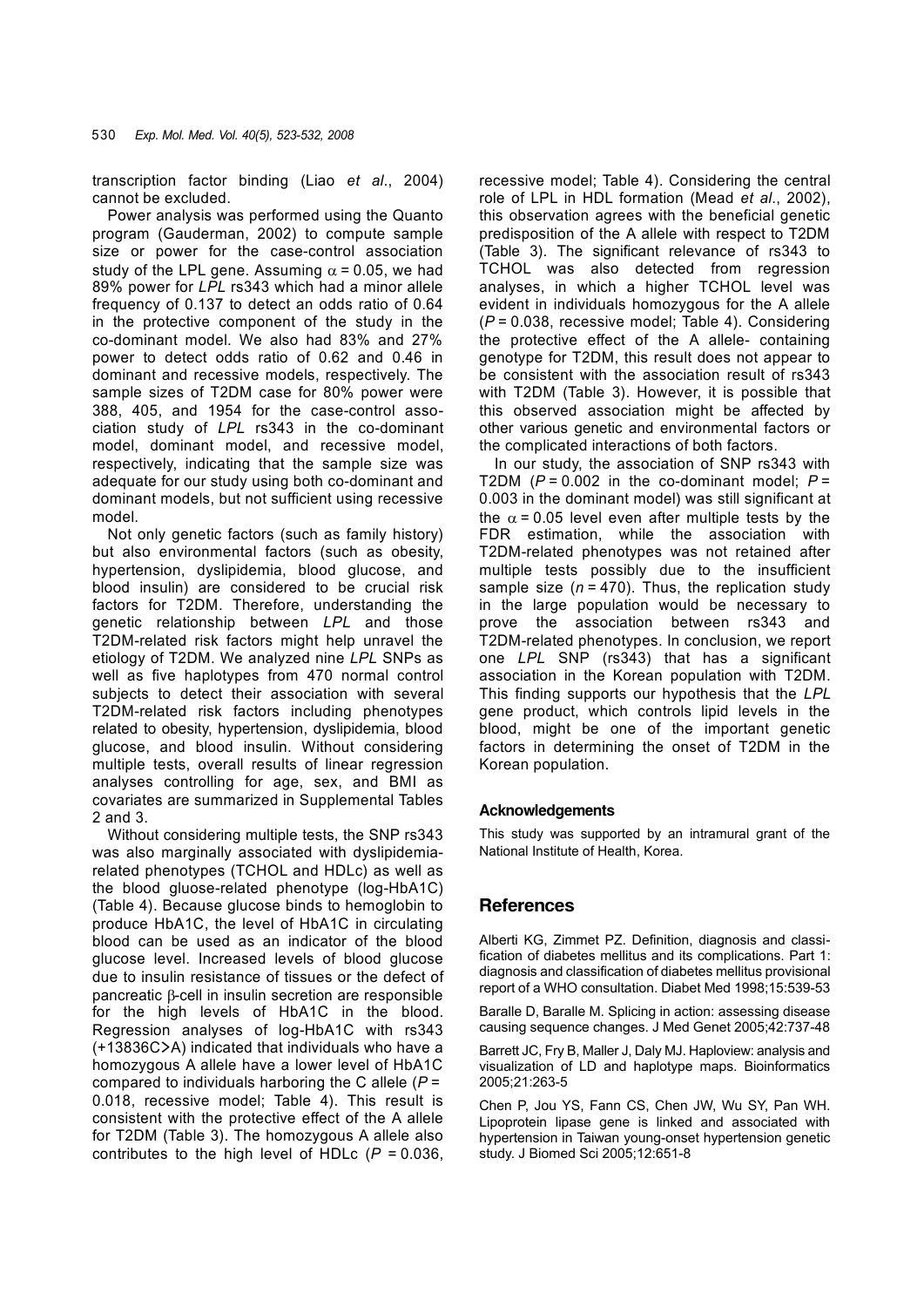de Vries R, Borggreve SE, Dullaart RP. Role of lipases, lecithin: cholesterol acyltransferase and cholesteryl ester transfer protein in abnormal high density lipoprotein metabolism in insulin resistance and type 2 diabetes mellitus. Clin Lab 2003;49:601-13

Forner K, Lamarine M, Guedj M, Dauvillier J, Wojcik J. Universal false discovery rate estimation methodology for genome-wide association studies. Hum Hered 2008;65: 183-94

Gauderman WJ. Sample size requirements for association studies of gene-gene interaction. Am J Epidemiol 2002; 155:478-84

Hao K, Di X, Cawley S. LdCompare: rapid computation of single- and multiple-marker r2 and genetic coverage. Bioinformatics 2007;23:252-4

Hoffer MJ, Bredie SJ, Snieder H, Reymer PW, Demacker PN, Havekes LM, Boomsma DI, Stalenhoef AF, Frants RR, Kastelein JJ. Gender-related association between the -93T-->G/D9N haplotype of the lipoprotein lipase gene and elevated lipid levels in familial combined hyperlipidemia. Atherosclerosis 1998;138:91-9

Hurd C, Ocheja A, Cheetham-Wilkinson C, Ouwehand W. HPA-1, -2 and -3 genotyping using the TaqMan reaction. Transfusion Medicine 2000;10:326-6

Javorsky M, Kozarova M, Salagovic J, Tkac I. Relationship among urinary albumin excretion rate, lipoprotein lipase PvuII polymorphism and plasma fibrinogen in type 2 diabetic patients. Physiol Res 2006;55:55-62

Julien P, Gagne C, Murthy MR, Levesque G, Moorjani S, Cadelis F, Hayden MR, Lupien PJ. Dyslipidemias associated with heterozygous lipoprotein lipase mutations in the French-Canadian population. Hum Mutat 1998;Suppl 1:S148-53

Kalmar T, Seres I, Balogh Z, Kaplar M, Winkler G, Paragh G. Correlation between the activities of lipoprotein lipase and paraoxonase in type 2 diabetes mellitus. Diabetes Metab 2005;31:574-80

Klannemark M, Suurinkeroinen L, Orho-Melander M, Groop L, Taskinen MR. Interaction between the Asn291Ser variant of the LPL gene and insulin resistance on dyslipidaemia in high risk individuals for Type 2 diabetes mellitus. Diabet Med 2000;17:599-605

Li B, Ge D, Wang Y, Zhao W, Zhou X, Gu D, Chen R. Lipoprotein lipase gene polymorphisms and blood pressure levels in the Northern Chinese Han population. Hypertens Res 2004;27:373-8

Liao G, Wang J, Guo J, Allard J, Cheng J, Ng A, Shafer S, Puech A, McPherson JD, Foernzler D, Peltz G, Usuka J. In silico genetics: identification of a functional element regulating H2-Ealpha gene expression. Science 2004;306: 690-5

Lowell BB, Shulman GI. Mitochondrial dysfunction and type 2 diabetes. Science 2005;307:384-7

Ma YQ, Thomas GN, Ng MC, Critchley JA, Chan JC, Tomlinson B. The lipoprotein lipase gene HindIII polymorphism is associated with lipid levels in early-onset type 2 diabetic patients. Metabolism 2003;52:338-43

Marcais C, Bernard S, Merlin M, Ulhmann M, Mestre B, Rochet-Mingret L, Revol A, Berthezene F, Moulin P. Severe hypertriglyceridaemia in Type II diabetes: involvement of apoC-III Sst-I polymorphism, LPL mutations and apo E3 deficiency. Diabetologia 2000;43:1346-52

Mattu RK, Trevelyan J, Needham EW, Khan M, Adiseshiah MA, Richter D, Murray RG, Betteridge DJ. Lipoprotein lipase gene variants relate to presence and degree of microalbuminuria in Type II diabetes. Diabetologia 2002;45: 905-13

McPherson R, Jones PH. The metabolic syndrome and type 2 diabetes: role of the adipocyte. Curr Opin Lipidol 2003;14:549-53

Mead JR, Irvine SA, Ramji DP. Lipoprotein lipase: structure, function, regulation, and role in disease. J Mol Med 2002;80:753-69

Mingrone G, Henriksen FL, Greco AV, Krogh LN, Capristo E, Gastaldelli A, Castagneto M, Ferrannini E, Gasbarrini G, Beck-Nielsen H. Triglyceride-induced diabetes associated with familial lipoprotein lipase deficiency. Diabetes 1999; 48:1258-63

Ng MC, Baum L, So WY, Lam VK, Wang Y, Poon E, Tomlinson B, Cheng S, Lindpaintner K, Chan JC. Association of lipoprotein lipase S447X, apolipoprotein E exon 4, and apoC3 -455T>C polymorphisms on the susceptibility to diabetic nephropathy. Clin Genet 2006;70:20-8

Nickerson DA, Tobe VO, Taylor SL. PolyPhred: automating the detection and genotyping of single nucleotide substitutions using fluorescence-based resequencing. Nucleic Acids Res 1997;25:2745-51

Pillarisetti S, Saxena U. Lipoprotein lipase as a therapeutic target for dyslipidemia. Front Biosci 2003;8:d238-41

Pounds S, Cheng C. Robust estimation of the false discovery rate. Bioinformatics 2006;22:1979-87

Pruneta-Deloche V, Marcais C, Perrot L, Sassolas A, Delay M, Estour B, Lagarde M, Moulin P. Combination of circulating antilipoprotein lipase (Anti-LPL) antibody and heterozygous S172 fsX179 mutation of LPL gene leading to chronic hyperchylomicronemia. J Clin Endocrinol Metab 2005;90: 3995-8

Radha V, Vimaleswaran KS, Ayyappa KA, Mohan V. Association of lipoprotein lipase gene polymorphisms with obesity and type 2 diabetes in an Asian Indian population. Int J Obes (Lond) 2007;31:913-8

Rozen S, Skaletsky H. Primer3 on the WWW for general users and for biologist programmers. Methods Mol Biol 2000;132:365-86

Socquard E, Durlach A, Clavel C, Nazeyrollas P, Durlach V. Association of HindIII and PvuII genetic polymorphisms of lipoprotein lipase with lipid metabolism and macrovascular events in type 2 diabetic patients. Diabetes Metab Rev 2006; 32:262-9

Solini A, Passaro A, Fioretto P, Nannipieri M, Ferrannini E. Lipoprotein lipase gene variants and progression of